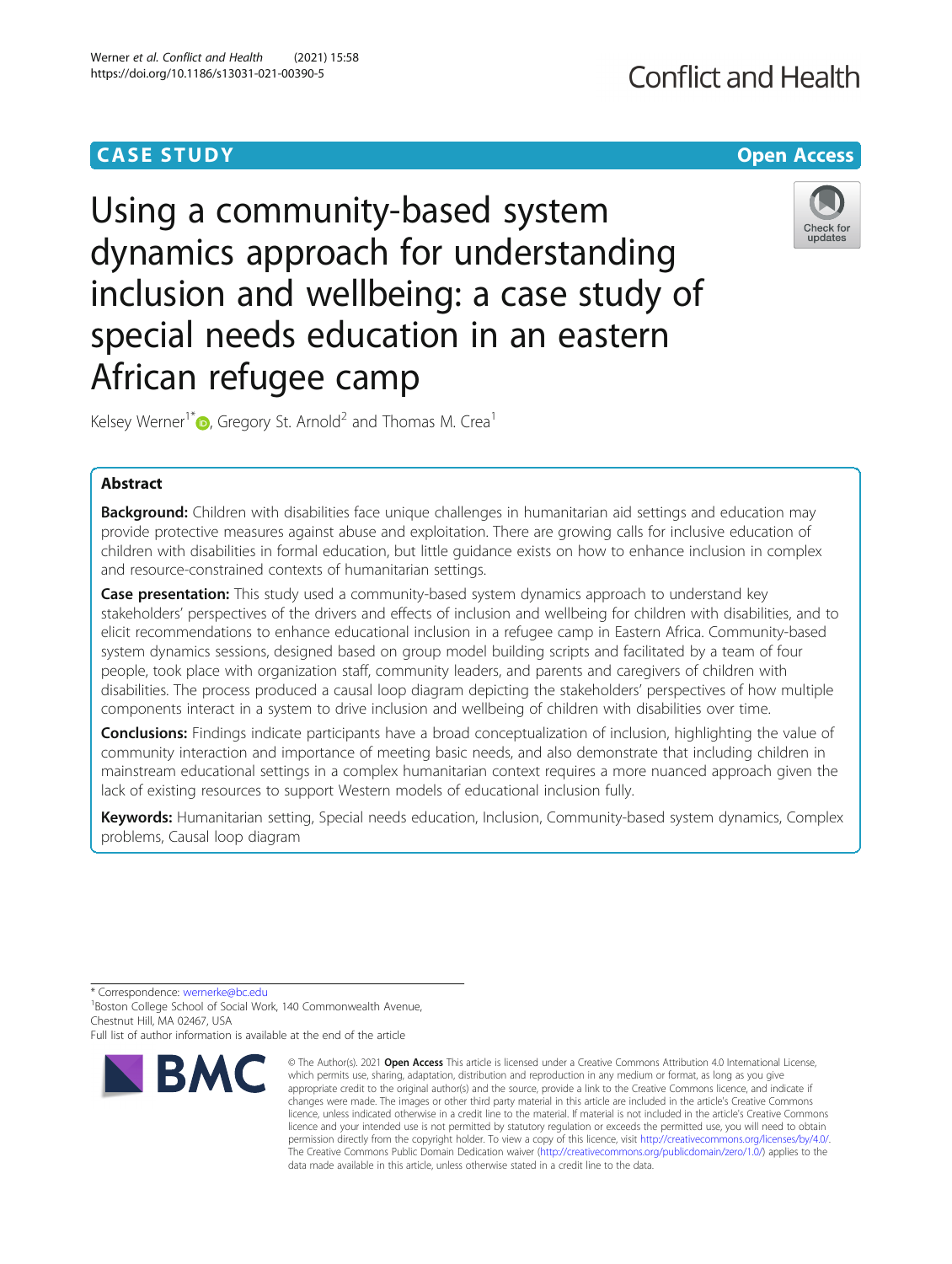#### Background

More than one billion people globally have a disability and more than 200 million experience significant difficulties in functioning  $[1]$  $[1]$ . According to the UN Convention on the Rights of Persons with Disabilities, "persons with disabilities include those who have long-term physical, mental, intellectual or sensory impairments which in interaction with various barriers may hinder their full and effective participation in society on an equal basis with others" [[2\]](#page-8-0). An estimated 6.7 million persons with disabilities live in forcibly displaced situations worldwide [[3\]](#page-8-0). Refugees with disabilities face unique challenges and often experience stigma and discrimination [[4](#page-8-0)]. For children who are refugees, education can provide protection against abuse and exploitation [\[5](#page-8-0)]. Yet, little formal guidance exists in providing education to refugee children with disabilities, beyond a call for inclusive education that dismantles barriers to participating in education [[6,](#page-8-0) [7](#page-8-0)]. The purposes of this study are to use Community Based System Dynamics (CBSD) to explore key stakeholders' perspectives of the complex drivers and impacts of inclusion and wellbeing of children with disabilities in a refugee camp, and to identify places to intervene to promote inclusion.

Children and adolescents with disabilities face significant stigma in refugee camps [\[3](#page-8-0)]. These attitudes pose barriers to accessing education, interacting with peers, and can also place children at increased risk of genderbased violence: physical violence for boys, and sexual violence for girls [[3\]](#page-8-0). Given these protection concerns, specialized services for children with disabilities, including separate schools, ensure children's needs are being met [\[3](#page-8-0)]. Individual case management has been found to be a successful protective factor for persons with disabilities as it can help provide psychosocial support and increase access to educational supports through advocacy [[3\]](#page-8-0). While Western models of educational inclusion focus on mainstreaming children with disabilities [\[7](#page-8-0)], little practical guidance currently exists on how best to serve the needs of students with disabilities in a refugee camp.

A prevailing strategy is to include children with disabilities in mainstream classrooms [\[7](#page-8-0)]. Mainstreaming in the US has been linked to improved school enrollment and retention of children with disabilities [[8\]](#page-8-0) as well as improved academic outcomes for students without disabilities [[9\]](#page-8-0). Yet, limited research exists on disabilities education for children who are refugees, and in particular are living in refugee camps. In these contexts, where class sizes can exceed 60–100 students per teacher, mainstreaming students with disabilities is not likely to result in their receiving needed academic and other supports in the classroom [[10,](#page-8-0) [11](#page-8-0)]. Little research currently exists to suggest whether it is preferable to serve children with disabilities separately in their own classrooms, or together in mainstream classrooms alongside students without disabilities. The Women's Refugee Commission found that teasing and emotional abuse faced by children with disabilities was worse in situations where children with disabilities are served in segregated classrooms, often deterring students from attending school [[3\]](#page-8-0). By contrast, Reilly found low attendance and high dropout rates for children with disabilities attending mainstream classrooms [\[12](#page-8-0)].

Limited research available suggests a number of barriers to special needs education and mainstreaming in refugee camps. Further complicating attempts to support inclusive education is a lack of understanding of how these barriers interact with one another in the complex context of the refugee camp. Refugee camps have been characterized as complex systems where international, national, organizational, and human factors interact in dynamic ways [\[13](#page-8-0)]. Further, camps are subject to shocks or unpredictable events that impact the function of the system. Inadequate understanding of how the system functions jeopardizes interventions and programs designed to support refugees  $[14]$  $[14]$ . In addition to the complexity of the camp context, other research highlights the complexity of mental health service provision [\[15](#page-8-0)], creating equity and strengthening inclusion in education for children with disabilities  $[16, 17]$  $[16, 17]$  $[16, 17]$ . In addition to these layers of complexity, the conceptual approaches to disability from the medical model, framing disability as an individual condition that must be repaired or normalized, to the social model, situating disability as a product of social structures, and a variety of other approaches, shape the interpretation and operationalization of inclusive education and mainstreaming in any context [\[18](#page-8-0)]. Some research seeks to understand the perspective of key stakeholders such as caregivers, teachers, disability advocates, and people with disabilities without prescribing an assumed understanding or conceptual approach to disability. Exploring different perspectives and how they align with or differ from existing conceptual approaches helps deepen understanding of experiences in real world contexts [[19](#page-8-0)–[21](#page-8-0)]. More research is needed to understand the layers of complexity of inclusive education of children with disabilities from the unique perspective of stakeholders in refugee camp contexts.

System dynamics is one approach to understanding how factors interact in complex systems. System dynamics uses qualitative causal maps and formal quantitative models to explore how factors change over time from the endogenous, feedback perspective [[22\]](#page-8-0). In the field of system dynamics, CBSD uses participatory group model building to engage stakeholders embedded in the system in developing system dynamics models [\[23](#page-8-0)]. CBSD places an emphasis on building capabilities of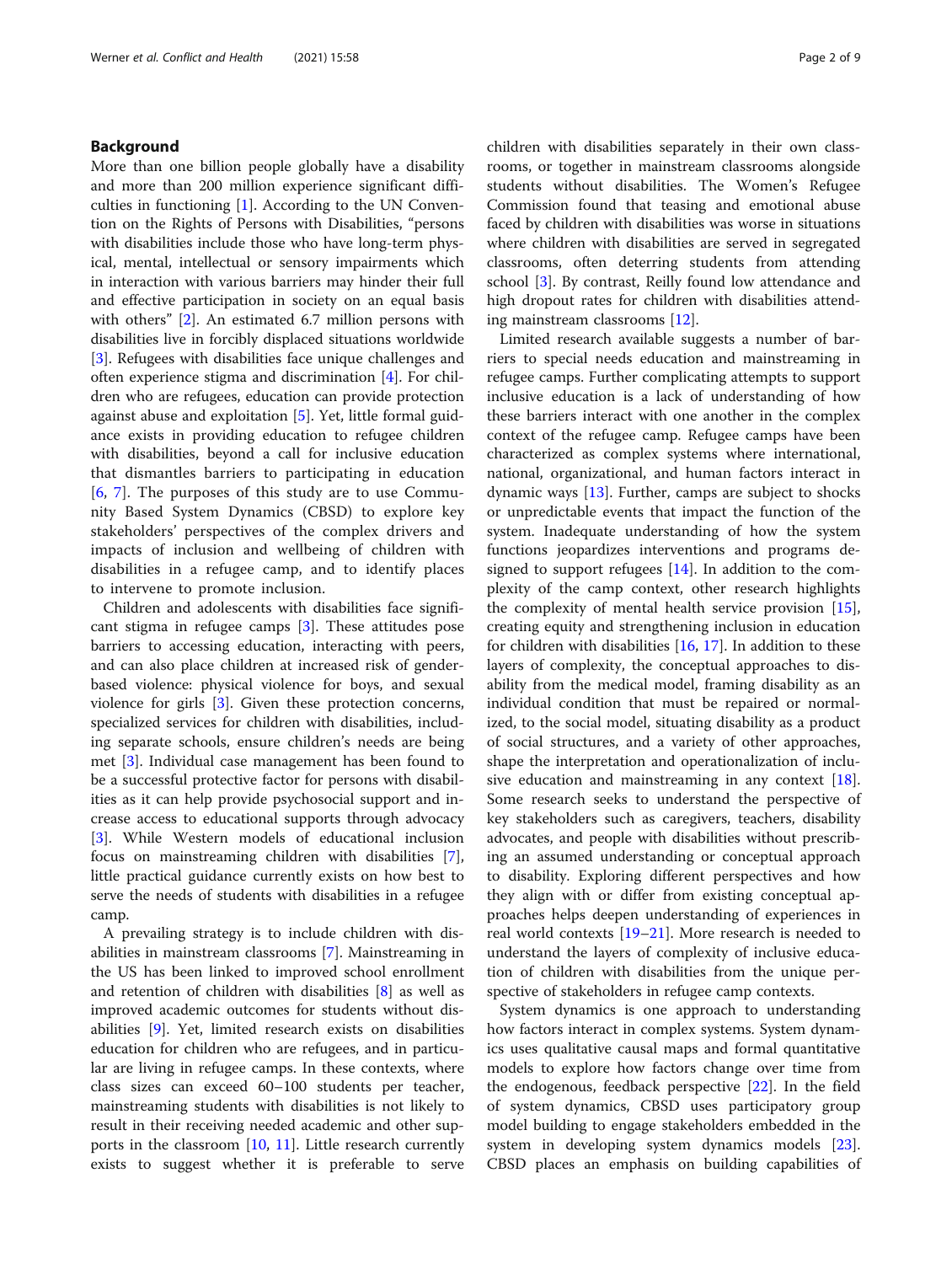stakeholders to understand how complex systems change over time from a feedback perspective [[23](#page-8-0)]. The method provides tools to visually depict the groups' perspective of complex systems.

Causal loop diagrams, one type of qualitative causal map, helps visualize components in a system and their positive or negative relationships with one another using arrows and feedback loops. The process of collaboratively and iteratively developing causal loop diagrams helps build consensus on how the system is structured and identify places to intervene  $[24-26]$  $[24-26]$  $[24-26]$ . In the current study, CBSD was used to convene key stakeholders to develop a causal loop diagram of the drivers and effects of inclusion and wellbeing for children with disabilities and elicit recommendations to enhance inclusion in a large refugee camp in East Africa.

#### Case presentation

#### Setting

Specific details about the setting have been excluded to protect the identity of this vulnerable population. The refugee camp is located in East Africa in the poorest county in the host country. Over half of the refugees fall below the international poverty line for extreme poverty (US\$1.90 per capita per day), which is higher than the national rate of the host country [[27](#page-8-0)]. The refugee camp has evolved as a place where refugees and members of the local community can live in close proximity and access and benefit from services and support offered as a result of the refugee presence. The population continues to grow, with over half of the current population having arrived in the past 5 years and totaled over 200,000 as of April 2021 [\[28\]](#page-8-0). Refugees and asylum seekers originate from nine countries including South Sudan, Sudan, Somalia, Ethiopia, Rwanda, Eritrea, Burundi, Uganda, and Democratic Republic of the Congo [\[28](#page-8-0)]. Over half of the refugee population in the camp are children under age 17, with around 30% of children under 11 years of age [\[28](#page-8-0)].

Since 2010, Jesuit Refugee Service (JRS) has operated Mental Health Centers in the refugee camp to provide support for people with disabilities. There are a wide range of disabilities served, including physical, mental, emotional, and learning differences and disabilities. Services are open to all children with disabilities, regardless the type of disability or level of functioning. In 2016, these centers transitioned to Special Needs Centers with an expanded focus beyond protection to include education, training, and support. Children served by the Special Needs Centers now receive much more educational supports in the form of receiving functional assessments, Individualized Education Plans, and increased resources such as textbooks.

In spite of these advances, children with disabilities are typically not included in mainstream school activities. Currently, approximately 100 children are served in six of the 26 schools in the refugee camp in separate special education units. Thus, the vast majority of children with disabilities in the refugee camp have limited or no contact with children in mainstream educational settings.

#### Project design

CBSD sessions were completed over the course of 2 weeks. All sessions were facilitated by a team of four people, including a researcher and three JRS local staff. The three JRS local staff participated in a daylong training on CBSD prior to the start of sessions. CBSD uses group model building scripts, or structured activities, as the building blocks for the modeling process [[23,](#page-8-0) [29](#page-8-0)]. CBSD sessions used the following scripts: Presenting the Reference Mode, Variable Elicitation, Initiating and Elaborating a Causal Loop Diagram, Model Review, Action Ideas, and Dots (see Table [1](#page-3-0)). Scripts were tailored to address inclusion and wellbeing and adapted for language and literacy considerations. The adapted scripts were compiled in a facilitation manual and represented in a pictorial facilitation manual for training purposes.

The following stakeholder groups were convened: (a) JRS national staff; (b) parents/families/caregivers of children with disabilities; (c) JRS Special Needs Center staff; and (d) community leaders. Recruitment was led by a local research manager and inclusion criteria varied by stakeholder group. Any JRS national staff were welcome to participate. Stakeholder groups b, c, and d were recruited from two JRS Special Needs Centers included in this study. Caregivers had to have a child enrolled in the JRS Special Needs Program at one of the two centers. Caregiver participation was not restricted by the type or severity of the child's disabilities. JRS Special Needs Center staff participation was limited to staff at the two centers and community leaders were recruited from the community surrounding each center. Each stakeholder group included 8–12 people and was convened separately to understand their unique perspective of the problem. The languages used for facilitation varied across sessions, depending on the stakeholder group, and included English, Swahili, and Arabic. All outputs were translated into English by the facilitation team after each stakeholder session. Between one and three representatives from each stakeholder group were then convened jointly to build consensus around the system driving inclusion and wellbeing and generate recommendations for the future. This process was replicated with stakeholder groups b, c, and d at two JRS Special Needs Centers. See Fig. [1](#page-3-0) for an overview of the group model building activities completed with each stakeholder group.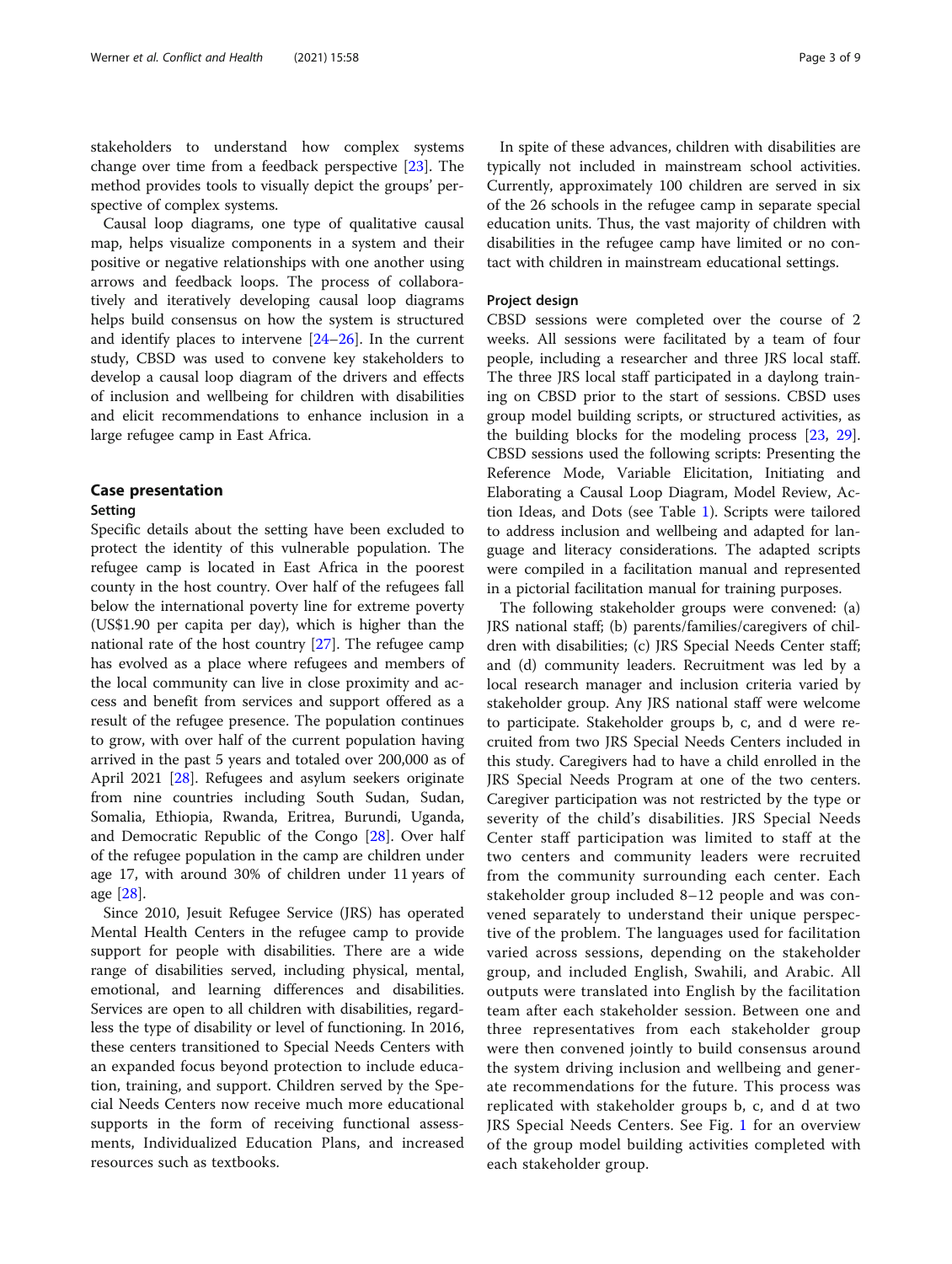#### <span id="page-3-0"></span>Table 1 Group Model Building Scripts

| <b>Script Name</b>                                  | <b>Description</b>                                                                                                                                                                                                                                 | Output                                                                               |
|-----------------------------------------------------|----------------------------------------------------------------------------------------------------------------------------------------------------------------------------------------------------------------------------------------------------|--------------------------------------------------------------------------------------|
| Negotiating a reference<br>mode                     | Participants negotiated how to represent historical trends of inclusion and<br>wellbeing of children with special needs                                                                                                                            | Graphs depicting changes over time and<br>hoped and feared trajectory for the future |
| Variable Elicitation                                | Participants named factors or variables that impact or are impacted by the<br>changes in inclusion and wellbeing over time depicted in the previous<br>activity                                                                                    | List of factors for the causal loop diagram<br>from each stakeholder group           |
| Initiating and Elaborating<br>a Causal Loop Diagram | Facilitators led participants through describing and drawing the causal<br>connections and feedback mechanisms between variables listed in the<br>previous activity                                                                                | 1 Causal loop diagram per stakeholder<br>group                                       |
| Model Review                                        | Facilitators presented the combined causal loop diagram capturing diverse<br>stakeholder groups perspectives and added or refined model structure<br>based on participant feedback                                                                 | 1 refined causal loop diagram per center                                             |
| Action Ideas                                        | Participants generated ideas of places to intervene to enhance inclusion and<br>facilitators captured the ideas in lists and by mapping the ideas on to the<br>causal loop diagram based on where participants thought they impacted<br>the system | List of action ideas of places to intervene in<br>the system from each center        |
| Dot Vote                                            | Participants used dot stickers to vote for the ideas they felt were most<br>important to prioritize                                                                                                                                                | Prioritized list of potential actions from<br>each center                            |

#### Analysis

Causal maps were synthesized and refined through an iterative process by the research team and participants. After the session, causal loop diagrams from each stakeholder group were integrated into a combined causal loop diagram for each center by the research team. The combined causal loop diagram was refined by participants in the small stakeholder group session at each center and used to elicit action ideas. The resulting two refined causal loop diagrams were synthesized into one causal loop diagram.

#### Results

The group model building activities elicited the following from seven different stakeholder groups: (a) two negotiated reference modes of how and inclusion and wellbeing of children with disabilities changed over time and their hoped and feared trajectories; (b) variables that impact or are impacted by inclusion and wellbeing of children with disabilities; and (c) a causal map of interconnections between variables. Each center produced refined causal loop diagrams and prioritized recommendations. Figure [2](#page-4-0) captures stakeholder perspectives in the synthesized, high level causal loop diagram that includes key feedback loops and themes highlighted by different colors. There are two kinds of feedback loops, reinforcing and balancing. Reinforcing feedback loops amplify changes over time. Creating so called 'virtuous' growth or 'vicious' decline cycles, an increase leads to more of an increase or a decrease leads to more of a decrease. For example, an initial increase in community interaction leads to more awareness and greater acceptance, resulting in even more community interaction. Balancing feedback loops dampen or limit changes over time. In this balancing cycle, an

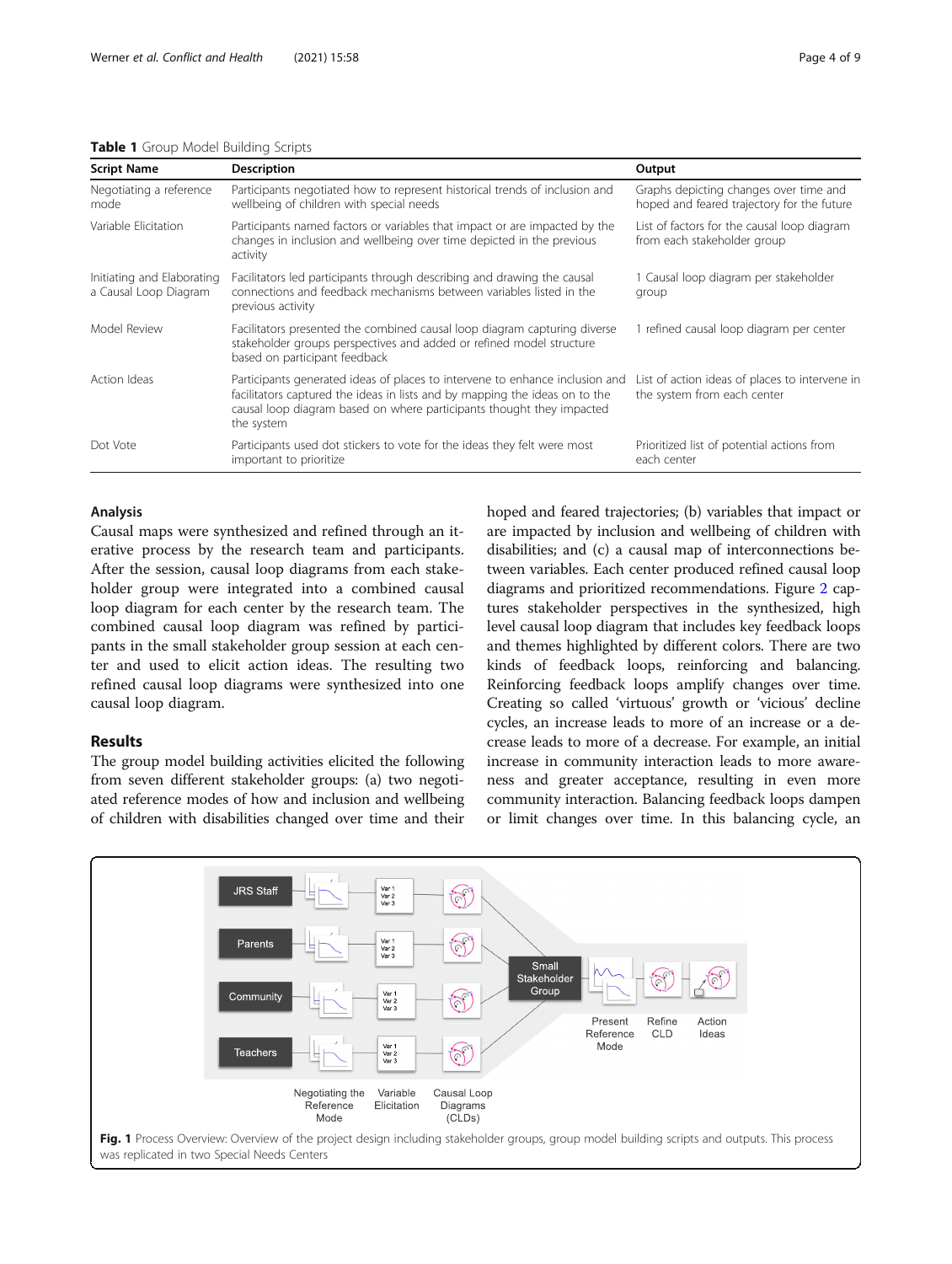<span id="page-4-0"></span>

increase feeds back around to a decrease, or a decrease feeds back around to an increase [\[30,](#page-8-0) [31](#page-8-0)]. For example, as organization funds increase more services are provided, depleting funds and limiting the services provided. The push and pull of feedback loops interacting in the system act as an initial dynamic understanding of changes in inclusion and wellbeing of children with disabilities over time. The feedback loops are named to describe their role in the system. Themes in the causal loop diagram include: (a) Value of inclusion and wellbeing (green arrows); (b) Challenges of mainstreaming (yellow arrows); (c) Organization Services (blue arrows); and (d) Funding (pink arrows). The following sections describe each theme in detail including the reinforcing and balancing feedback loops related to each theme.

#### Value of inclusion and wellbeing

Participants described a variety of linkages where inclusion of children with disabilities and wellbeing reinforce one another. This theme is depicted in green arrows in Fig. 2. "Social Value of Inclusion" is a reinforcing

feedback loop that describes how inclusion increases community interaction leading to more socialization and greater wellbeing. Participants described when a child is included in play they are more active and happier leading to greater physical and social wellbeing. Enhanced child wellbeing enables them to be included more. Greater community interaction also leads to more awareness and acceptance of children with disabilities, reinforcing community interaction as seen in the loop "Community Acceptance". Community acceptance also helps reduce discrimination, reinforcing inclusion shown in "Fighting Discrimination". These dynamics can also create vicious cycles where children with disabilities are included less or excluded leading to less community interaction, lower awareness and less acceptance. This dynamic can reinforce discrimination and low inclusion.

"Educational Value of Inclusion" is a reinforcing feedback loop that describes how participants viewed education as a form of inclusion. Participants described how educational opportunities create greater independence for children with disabilities, enhancing their wellbeing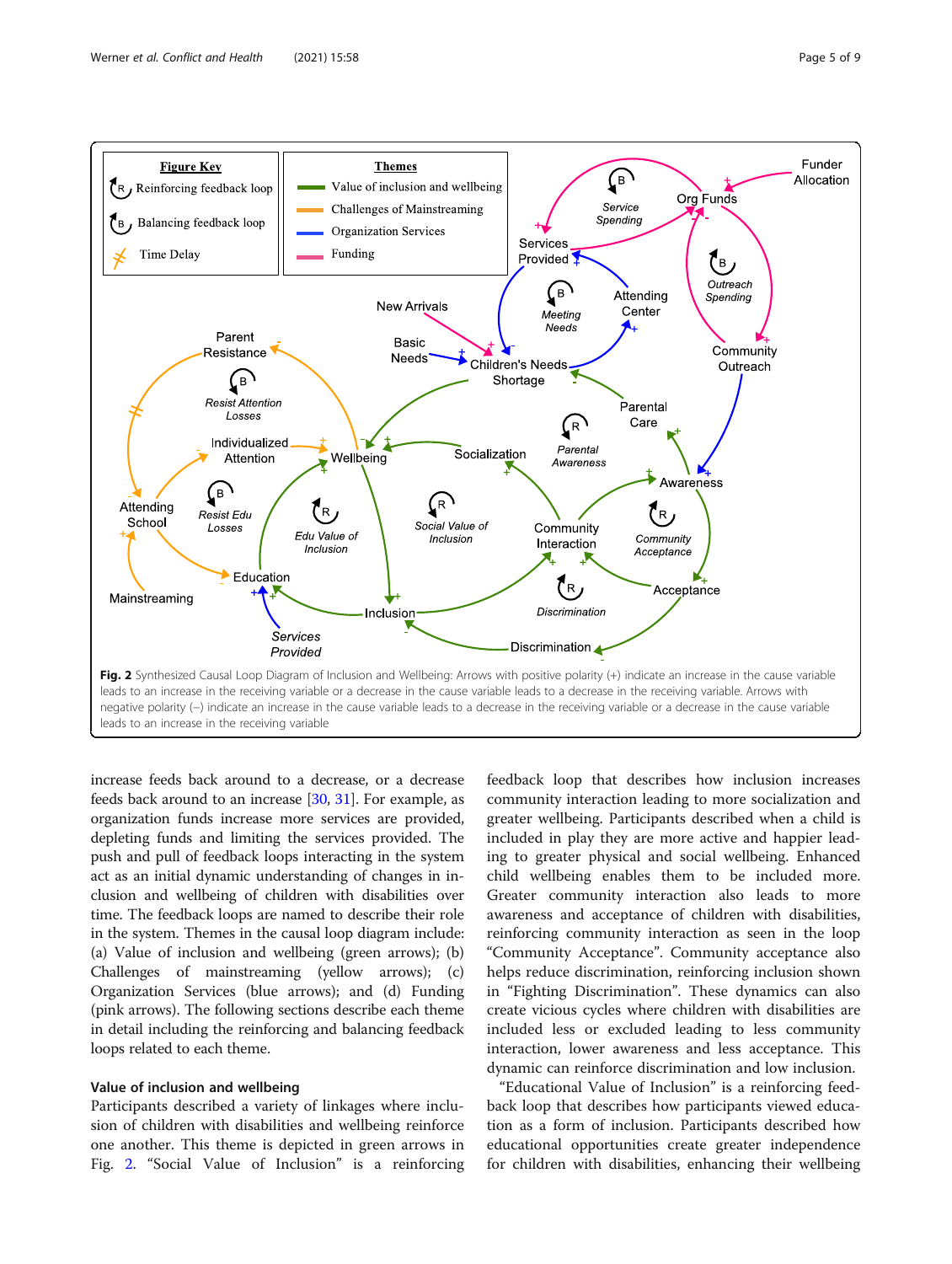and allowing them to be further included. Participants also described that children needed to have their basic needs met to ensure a minimum level of wellbeing in order for the child to be included and care from parents or caregivers is one way those needs are met. Participants discussed how awareness about disabilities helps parents understand their child's needs and how to provide care. As parents become more aware, they provide more care to meet children's needs, enhancing their wellbeing and enabling inclusion. This inclusion helps continue to spread awareness in the community which helps to reach more parents with children with disabilities, reinforcing care, wellbeing and inclusion as seen in "Parental Awareness". Some participants also began to unpack inclusion as a construct such as specifying that it is a child's right and includes access to services and community protection.

#### Challenges of mainstreaming

There was significant discussion around mainstreaming and the connection between mainstreaming and inclusion. The synthesized model reflects the groups' consensus, combining differing perspectives primarily between organization staff and caregivers. Mainstreaming was not seen as a direct promoter of inclusion or wellbeing. Mainstream classrooms in the refugee camp context often do not have the capacity to meet the educational needs of children with disabilities or provide individualized care. Participants described children receiving less individualized care and educational opportunities in mainstream classrooms than through services provided at the organization centers. This situation leads parents to resist their students attending schools to avoid potential losses that could harm their child's wellbeing, depicted in the balancing loops "Resist Attention Losses" and "Resist Education Losses". As children's wellbeing is restored, parents and caregivers may encourage children to attend schools again creating fluctuations in attendance. Participants expanded on some of the positive aspects of mainstreaming, including greater socialization and other students gaining a greater understanding of children with disabilities. However, they indicated for mainstreaming to be successful it required greater accessibility in classrooms and additional specialized teachers and training.

#### Organization services

Participants described the importance of service provision for inclusion and wellbeing. "Meeting Needs" illustrates how services are provided at the organization's centers to children with disabilities to meet their basic needs such as providing medicine, nutrition, and education. Parents and caregivers identified poverty as a key barrier for meeting their child's basic needs and

therefore described services provided by the organization as crucial for wellbeing. "Meeting Needs" also highlights that some children may attend the center less if their needs are being adequately met, which could limit their access to other services provided at the centers such as education. Participants identified education as an important service that helps create greater independence, enhancing wellbeing and helping to prevent children from falling into poverty in the future. The organization also does community outreach to help spread awareness of the services they provide and promote acceptance of children with disabilities. Some participants described children receiving very little care prior to initial outreach. Outreach efforts can help jump start the cycles of community acceptance and parental awareness previously described. Participants elaborated the impact of community outreach as promoting child rights and acting as a barrier to stigma.

#### Funding

The services provided by the organization are finite and dependent on outsides funds for provision. Organization activities including direct service provision and community outreach depletes funds available as seen in "Service Spending" and "Outreach Spending". Participants described funding as primarily responsive to donors, not demand for organization services. This implies funder allocation is not closely responsive to different demands in the system, which means shocks to the system can leave communities vulnerable to unmet needs. Shocks to the system like an influx of new arrivals to the camp leading to increased demand for services or budget cuts reducing service provision can leave the organization unable to meet children's needs. Participants described efforts to mitigate this effect through referrals to other organizations to meet needs. However, this process is also not coordinated to be responsive to demand, leading to some scenarios where a user may be referred to an organization that cannot provide the service. Participants also described some of the social effects of new arrivals and its impact on inclusion. New arrivals bring greater cultural diversity which they described as leading to more discrimination and rejection of children with disabilities. However, after some time living in proximity, new arrivals begin to integrate and interact more leading to harmony between groups that help prevent mistreatment of children. Participants indicated that the organization played a role in this process by promoting awareness through community outreach which encouraged communities to protect children.

#### Participant recommendations

Based on insights from the causal maps, participants generated a set of ideas or recommendations of how to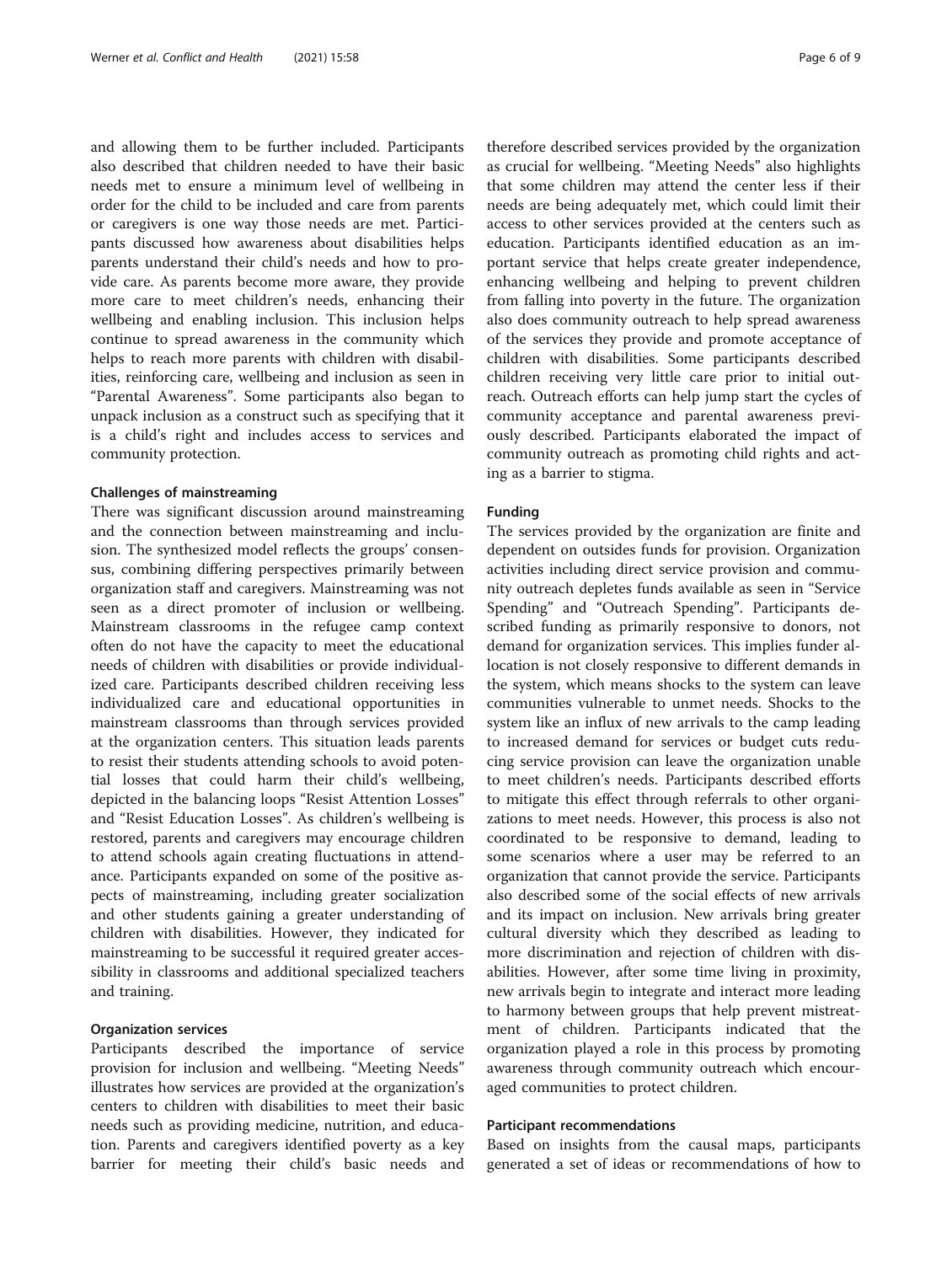improve inclusion and wellbeing of children with disabilities. Recommendations were mapped on to the refined causal loop diagram based on where participants thought the idea impacted the system. Given the interconnectedness of the system and feedback effects, interventions may lead to greater inclusion and wellbeing through a variety of pathways rather than directly impacting inclusion. Participants suggested a number of ideas for expanding the type of services and access to services offered at the organization including medical specialist checkups, enhanced mental health services, extending hours, and increasing the number of centers to reach more children. Several ideas were aimed at supporting parental care including support groups, providing basic supplies like school kits or assistive devices, and promoting caregivers' financial stability through job training or economic support. Participants also generated ideas to increase community interaction such as community-wide trainings on acceptance and protection and creating sports or music competitions open to all children. Other ideas aimed to achieve the socialization and education benefits of mainstreaming such as providing additional funds for education in centers, hiring more special needs teachers in mainstream schools, and providing scholarships for special education schools outside of the camp context.

#### **Discussion**

The literature is largely silent on how to address educational inclusion for children with disabilities in humanitarian settings such as a refugee camp. In this study, engaging stakeholders in the process of group model building allowed for a variety of insights into the dynamic complexity of drivers and impacts of inclusion and wellbeing of children with disabilities. The model depicts the multiple pathways through which inclusion and wellbeing reinforce one another. The research captured multiple stakeholder groups' perspectives of how inclusion is conceived more broadly, beyond a narrow educational perspective. At the time of the study, participants did not conceive of inclusion as the commonly held understanding of inclusion as mainstreaming in educational settings [\[8](#page-8-0)] because of the limits of mainstream classrooms in the refugee camp, but they acknowledged the theoretical benefits if conditions improved. Inclusion was also elaborated as a construct that includes inclusion in educational opportunities but also community acceptance and interaction. The reinforcing nature of inclusion and community acceptance and interaction was identified as a mechanism that helps fight discrimination. This dynamic highlights the need to strive for multiple forms of inclusion in refugee contexts, including in educational settings and the community.

The findings corroborate some existing evidence on mainstreaming, and extend it by capturing the dynamics unique to refugee camp contexts. Participants described the hypothetical benefits of mainstreaming including greater educational opportunities and increased socialization, but identified challenges specific to the refugee camp context. Integrating children with disabilities into mainstream classrooms that are not equipped to meet the individualized needs of children could result in lower child wellbeing. This finding aligns with existing literature highlighting the profound infrastructure and teacher capacity constraints in refugee camp contexts  $[3, 10, 11]$  $[3, 10, 11]$  $[3, 10, 11]$  $[3, 10, 11]$  $[3, 10, 11]$ . The model also highlights resistance from parents that could lead to oscillating periods of lower attendance rates, extending existing literature on high dropout rates [[12\]](#page-8-0) and the importance of the attitudes of children's parents [[32\]](#page-8-0). These findings indicate the need for a more nuanced approach to including children in educational settings in refugee camps to ensure the theoretical benefits of mainstreaming can be realized.

Outcomes from this study also demonstrate the value of meeting basic needs to enable conditions for inclusion. Services provided at centers help meet the basic needs of children which participants described as ensuring children were well enough to be included. Literature suggests services to children with disabilities should include psychosocial and educational support [\[3](#page-8-0)]. This study's findings indicate that in the unique context of refugee camps, the endemic poverty and lack of opportunities for stable income may create challenges for caregivers to meet children's basic needs. Services for children in refugee camps, therefore, may need to be expanded to meet basic needs, in addition to providing psychosocial and educational support to create the enabling conditions for inclusion. Yet, parents' accessing services solely to meet minimum basic needs may hinder other supports for children. For example, if children only attend centers for periods of time when parents are unable to provide adequate care or for a few hours to receive certain services, their access to other psychosocial and educational services may be limited.

The findings highlight some unique exogenous factors, i.e., factors external to the system, such as funding. Participants described organizational funding as not being closely aligned with demands for services, leaving service provision vulnerable to shocks to the system like a sudden influx of refugees or budget cuts. This lack of alignment has implications for inclusion of children with disabilities. If children's basic needs are not being adequately met through service provision, the resulting decrease in wellbeing could trigger vicious cycles of less community interaction and acceptance, and more discrimination.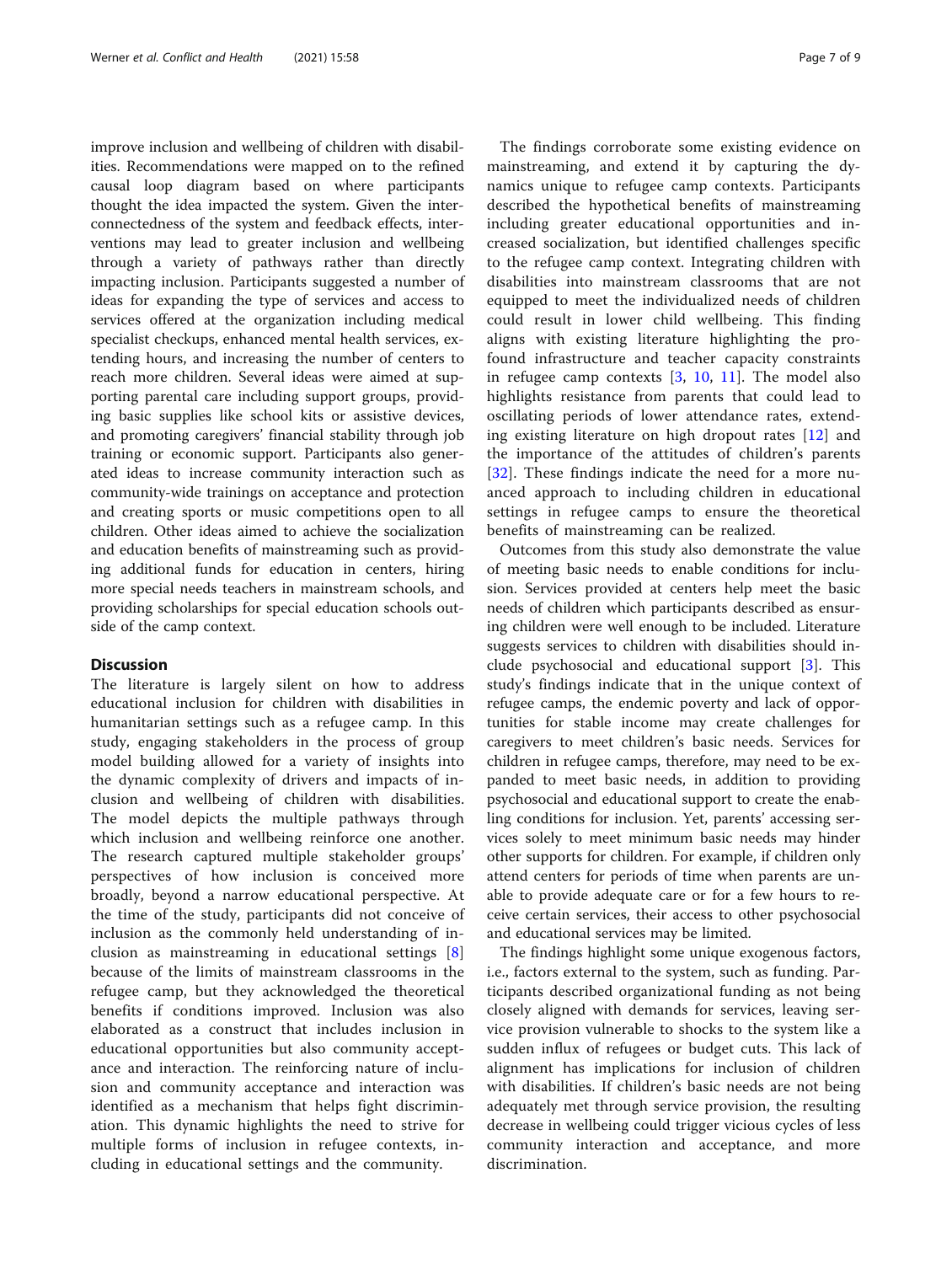The recommendations generated by participants highlight the importance of understanding the unique complexity of refugee camps. Participants articulated ideas to enhance inclusion through a variety of pathways that may not seem to directly impact inclusion if ignoring the complexity of the context, such as supporting caregiver financial stability or enhancing community interaction. Engaging a variety of stakeholders, both organization staff and caregivers, helped create consensus around a more nuanced view of inclusion and participation in the research process helped for rapid translation of insights into practice. JRS is embarking on a pilot to provide services and educational opportunities to children of all abilities in an Inclusive Education Center. This pilot essentially flips the concept of mainstreaming, tailored to the local context by including children without disabilities in classrooms with children with disabilities. Children with disabilities will still receive the individualized support they need while gaining the educational opportunities and socialization typically associated with interacting with other children in a mainstream classroom.

#### Study limitations and areas for future research

This study has some limitations. The process of engaging stakeholders in modeling helped question previous assumptions about the value of mainstreaming for inclusion in refugee camps and point the way towards unique innovations to serve the needs of all children. However because of the high degree of engagement, the resulting model reflects the perspective of stakeholders with limited generalizability. This work was limited to the perspectives of certain stakeholder groups in two communities in one refugee camp. Additional CBSD sessions could be held to share back the model to validate the insights, as well as convene additional stakeholders such as children with disabilities, to understand a variety of perspectives on inclusion and explore potential contextual differences in other refugee camps. More work is needed to understand how different communities interpret inclusion, the value of inclusion and its connection to child wellbeing, and how these interactions may differ from the perspectives of a variety of organizations who intervene in this space.

The causal loop diagram provides initial insights into the complex and dynamic nature of inclusion and wellbeing. However, a simulation model needs to be developed to test if the model structure reproduces expected changes in behavior over time and to explore the impact of participant recommendations. Future research could include developing a formal simulation model from the causal loop diagram to gain deeper system insights such as simulating how this system generates changes in inclusion and wellbeing and identifying leverage points.

Iterative synthesis of the causal loop diagram may have been influenced by translation and the perspective of the researcher. Future studies could include modeling in additional languages and additional testing and refining of the model with key stakeholders to reduce researcher bias. Further, developing the capabilities of organization staff, refugees and members of the community themselves, is a first step toward building capacity to use the CBSD approach and empowering communities to understand not only inclusion, but a variety of complex social problems embedded in refugee camps. Additional use of CBSD will further develop capabilities, enabling a deeper understanding of inclusion and possible exploration of other problems.

#### Conclusion

Findings from this work help inform an expanded, more nuanced view of the meaning of inclusion and reinterpret the value of mainstreaming as an inclusive education strategy given the constraints and unique complexity of a refugee camp. Inclusion enhances wellbeing but children must have their basic needs met to create the enabling conditions for inclusion. Therefore, organizations who provide a variety of services beyond education to children in refugee camps play a vital role in supporting inclusion. Funding to such organizations was not closely responsive to demands for services, leaving organizations susceptible to shocks and possibly unable to support children with disabilities.

Participants' involvement in the CBSD process helped enable rapid translation of research into practice, resulting in an innovative inclusive education pilot. This approach holds promise for engaging a variety of stakeholders to understand the complex interactions between inclusion and wellbeing of children with disabilities in refugee camp contexts and build consensus to inform program design. More research is needed to gain deeper insights of where to intervene in this context, understand the unique perspectives of inclusion in other communities, and explore differences across refugee camps.

#### Abbreviations

CBSD: Community Based System Dynamics; JRS: Jesuit Refugee Service

#### Acknowledgements

The authors would like to thank all participants for participating in this study and providing valuable insights. The authors would also like to thank Jacob, Sarah, Ombeni, Nobert and Elizabeth for their input on the design of CBSD sessions and support in the refugee camp.

#### Authors' contributions

KW, GSA, and TC contributed to the design of the study, participated in the analysis, and conceived of the paper. KW and TC wrote the first draft of the paper. All authors read and approved the final manuscript.

#### Funding

This study was supported by a research grant from Jesuit Refugee Service to Boston College, funded by the Porticus Foundation.